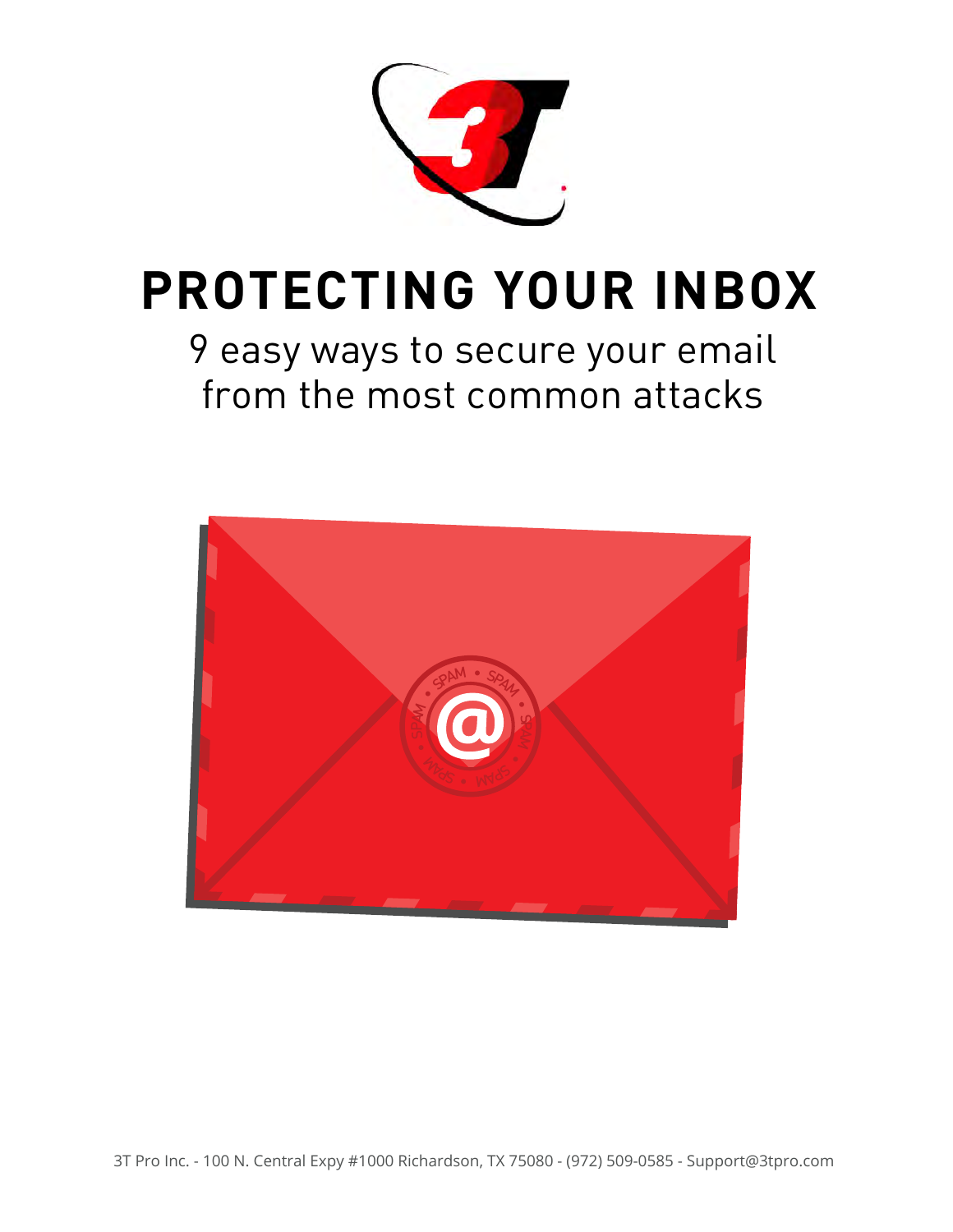## DON'T BECOME A STATISTIC!

of people couldn't tell the difference between a real email and a phishing email 100% of the time.

—McAfee: Phishing Deceives the Masses: Lessons Learned from a Global Assessment



in the global phishing study trusted an email that used a "spoofed" sender email address that appeared to be sent by UPS.

—McAfee: Phishing Deceives the Masses: Lessons Learned from a Global Assessment

# **Nearly 1 in 5**

users will click on a link within a phishing email.

– 2014 Verizon investigation report



"While people still look for identifiers such as sender's name or address, subject line or content of the email, people tend to comply when a request comes from a figure of authority."

– Hacking the Human Operating System: The role of social engineering within cybersecurity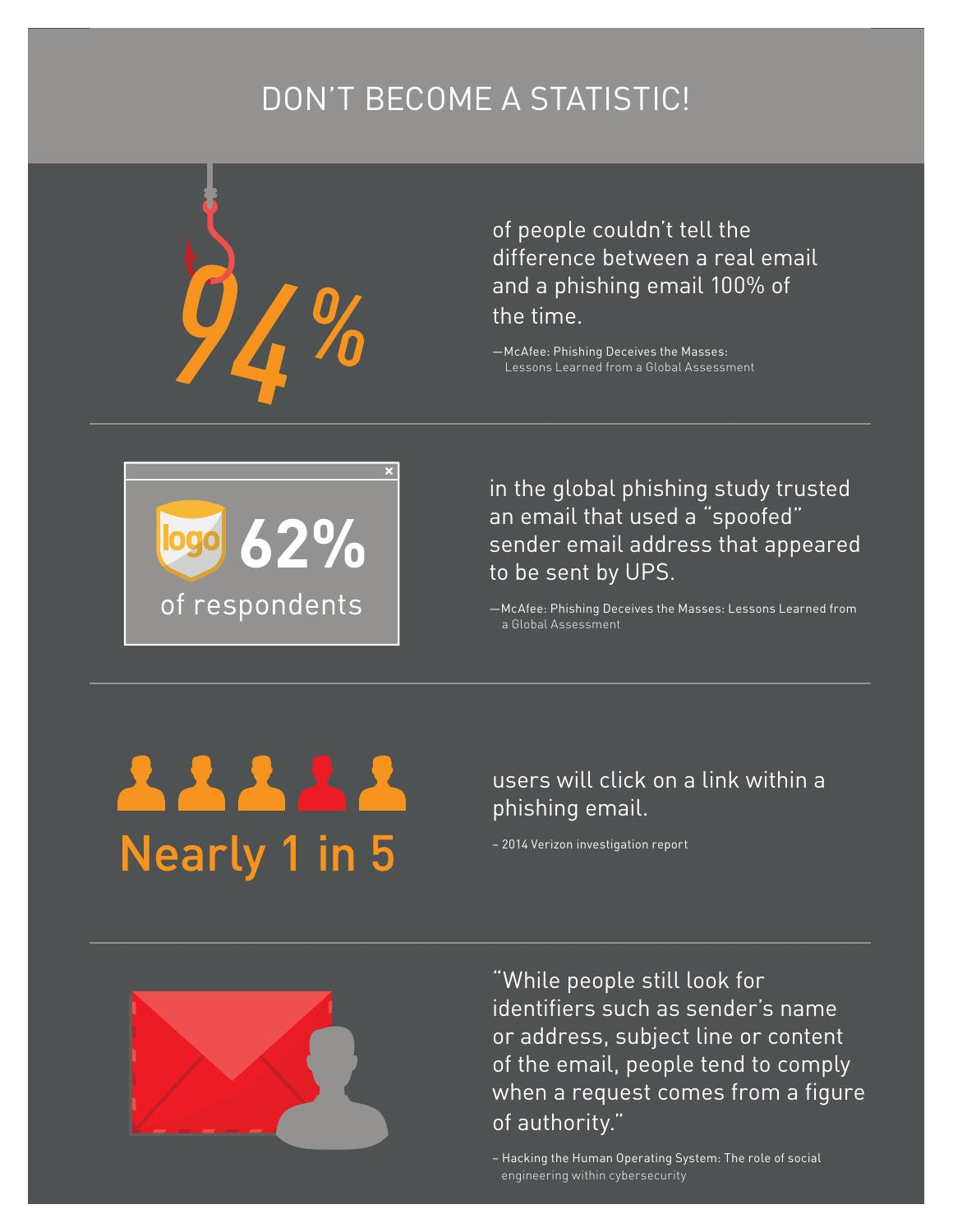

From: uec\_100@hotmail.com To: noreply@hotmail.com Subject: YOUR ACCOUNT WILL BE DE-ACTIVATED (WARNING!!) Date: Sun, 1 Feb 2015 23:15:37 +0530



#### Dear Email User,

This is to inform you that on 4th February, 2015, Microsoft Outlook will discontinue support on your account and security. If you choose not to update your account on or before 4th February, 2015, you will not be able to read and send emails, and you will no longer have access to many of the latest features for improved, conversations, contacts and attachments.

**Update Your Account** 

Take a minute to update your account for faster, safer and full-featured Microsoft Outlook experience. **Thank You Outlook Warning! Member Service** 

Example of the Outlook.com phishing email.

Just this January, nearly 400 million Outlook.com users were sent an email like the one above.

If you had clicked to update your account, you would have been taken to a pretty convincing Outlook.com website and asked to enter your login credentials.

This is "phishing", which presents a seemingly legitimate email that tries to get you to visit a malicious website or open a malware-laden attachment. The purpose is to capture your sensitive information: private documents, passwords, social security number, email contacts, credit card numbers, etc.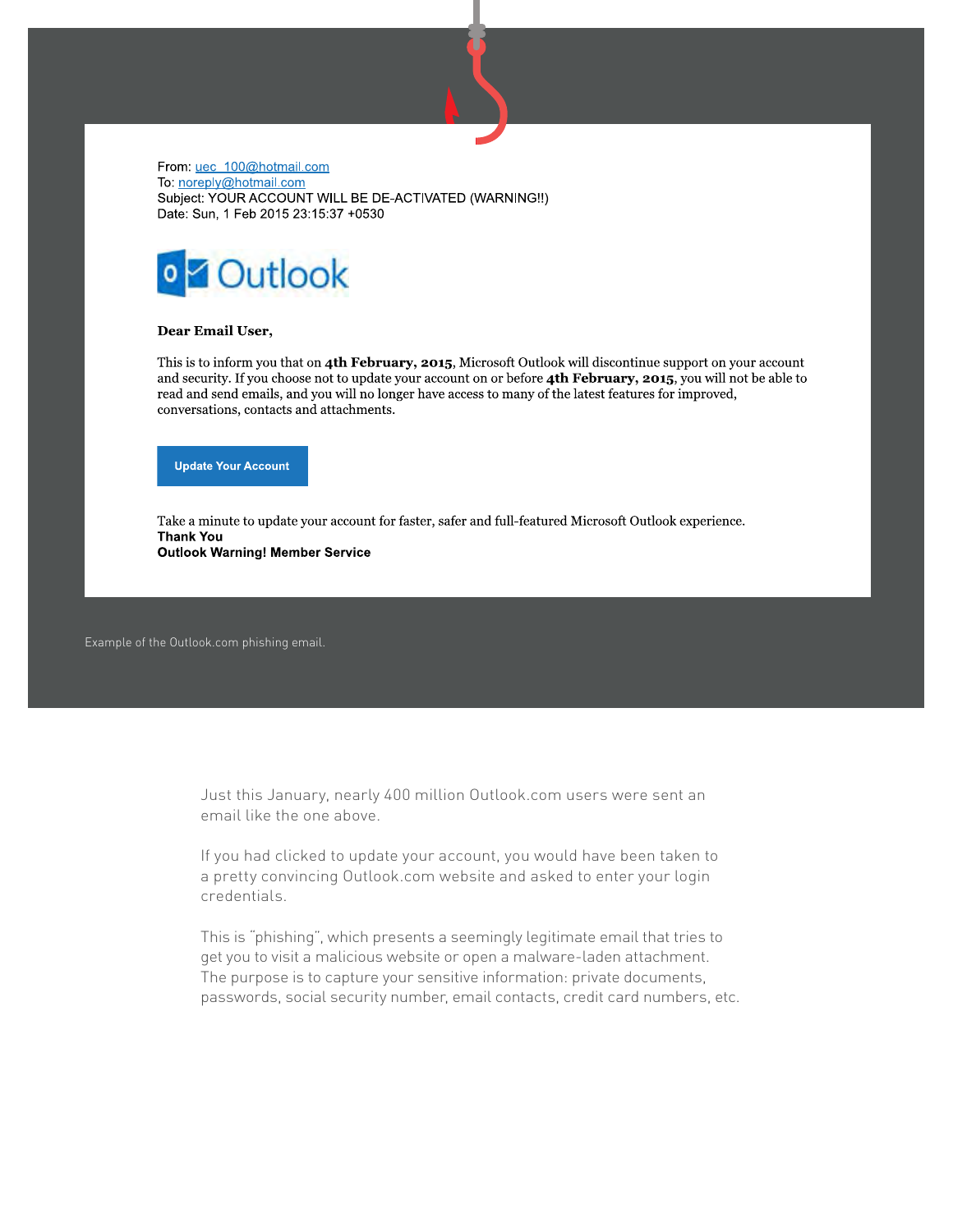Hey Neil, it's Michelle here, it has been a long time huh? how're you doing? how's your work with Return Path? Is everything ok at Epsilon ? Hey, can you believe it! I got married to Brian ! Yes I did. I tried to call but you did not answer. You have changed your number, haven't you? Just give me your current telephone number if you read this mail. It's really a pity that we did not see you in our wedding. I wanted to invite you so much. Well, here I'm sending you a few pics taken in our wedding: www.weddingphotos4u.net/Photos/Michelle/

Let's keep in touch then.

Love, Michelle & Brian

Epsilon breach used four-month-old attack, iTnews.com.au

Phishing emails can be mass-mailers like the previous example, or they can be more personal. They can be highly targeted to you, which makes them even harder to spot. Take this email that was received by the employees in charge of email operations at Epsilon. It purported to be from a long lost friend. It seemed innocent – a friendly email announcing a recent wedding and including a link to view some photos.

Reports don't say how many Epsilon employees received the email or how many clicked on the link, but at least one person did. And it only takes one to infect an entire organization. The link in the email contained three pieces of malware that infected the user's computer, exposing the email marketing lists of many of their clients.

What happened to the staff at Epsilon was more targeted than regular phishing emails. The phishers chose specific people because of their role within the company. The emails those employees received mentioned their employer and played on the likelihood that people enjoy looking at photos.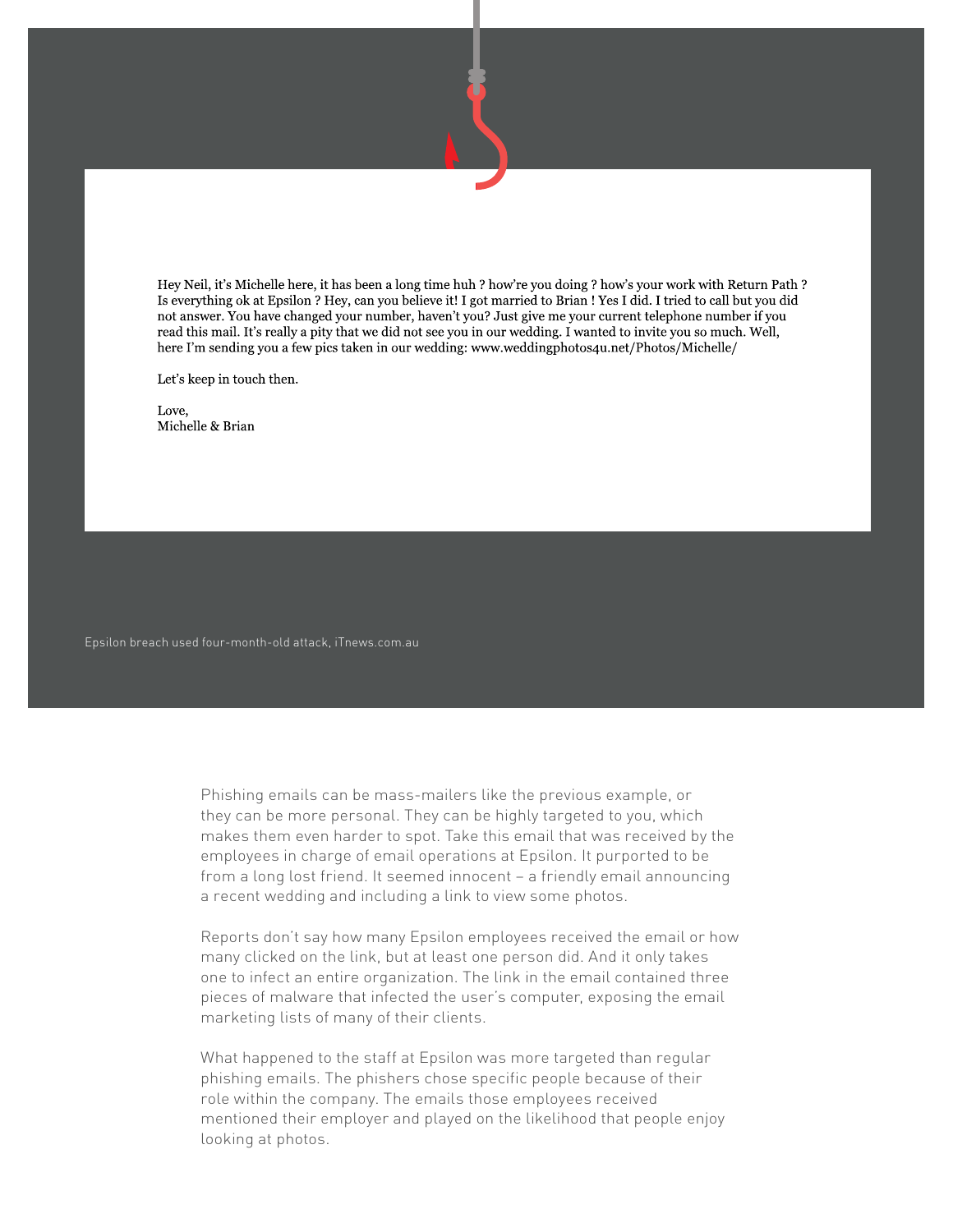### HOW TO PROTECT YOURSELF

You can't rely on technology to fully protect you against these kinds of threats. You have an important role in email security.

Here are 9 easy ways to protect yourself and your company from common email threats. You can print out this handy sheet as a reminder. And if you have any questions, contact 3T Pro.